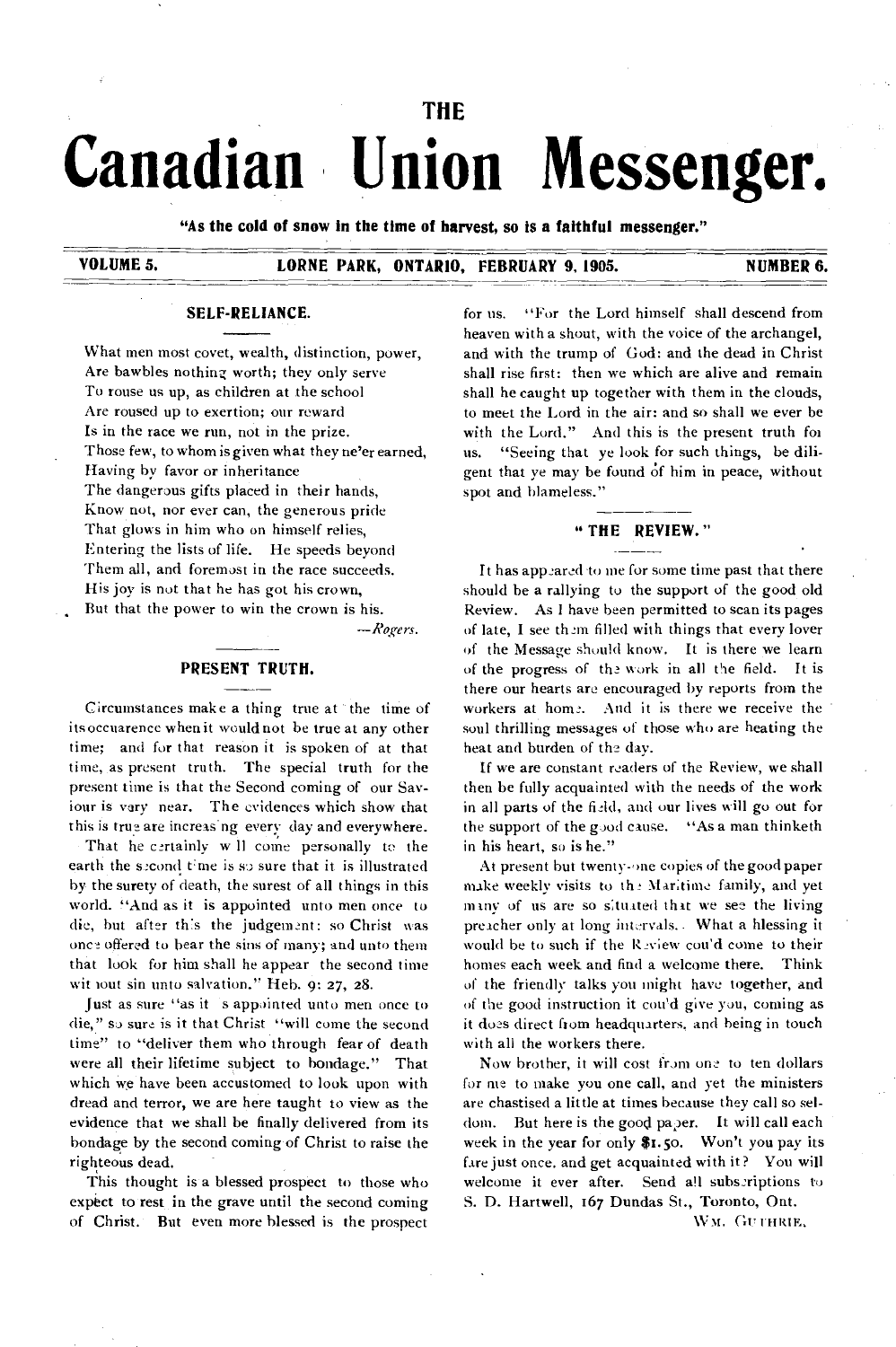#### PERIODICALS.

It may be of interest to the readers of the MES-SENGER to know how many copies of the "Signs, of the Times" are being read in Canada. There are 112 copies taken in clubs, and 149 single subscsiptions. Of the special issues were taken 813 in clubs and 161 single subscriptions, This is not a large number for Canada; but as it shows.an increase over the previous year there is encouragement in it.

The "Signs of the Times" is an excellent missionary paper, and grows better every year. It would be gratifying as well as conducive to the gospel work, if the number of the "Signs" coming to Canada could be at least doubled, during 1905. During the first ten days of January the "Signs" list increased. at the rate of fifty-five a day. The subscription price is \$1.50 a year.

I think tne "Review and Hera'd" should head the list of papers taken. Every fam.ly that does not take this paper loses an inestimable amount of information and instruction. We. are not able at this writing to say how many copies of the "Review and Herald" are taken in Canada, but will do so later on. We urge, all of our people who do not take the Review to subscribe for it without delay, and thus keep in touch-with the world-wide message and its progress month by month.

"The Youth's Instructor" is also an excellent paper. Our youth cannot afford lo.be, without it.

Pass the CANADIAN UNION-: MESSENGER on to those in the Union, and help in getting every family of Sabbath-keepers to subscribe for it, that all may he informed regarding the details of the work in our home field.  $\bar{1}$  .

W. H. THURSTON.

#### WHAT CAN BE DONE?

ردار طبيع

للم<del>ول المستحدة المستقلة ال</del>تحديد المتحدث المتحدة Calls are coming from every direction for means with which to carry on the. Lord's work in the world before probation s tall close. Calls from the headquarters at Washington, D. C.; calls. from foreign field in all parts of .the earth; calls' to establish and extend the work in home fields. How shall these calls be met? What can de done?

In reply to this question we will say emphatically, Everything can be done ! Says Paul, "I can do all things through Christ which strengtheneth me." If, then, "all things" are not done, it is because I do not submit to the strengthening process. Again Paul says, "When I am weak then am I strong." This is a seeming paradox. But. in the understanding of this paradox lies the answer to the question.

-Now this weakness, through which we are strong, does not consist in bodily infirmities. In our own estimation we are made weak by.heing despoiled of that in which we consider our strength to lie, that in which we trust for strength, that upon which we lean for support. But that is our money, our farms, **our** securities, our salaries; and when for any cause these do not yield the desired income, we begin to feel that we are losing our strength. . We are getting weak and so withhold from the Lord's treasury our accustomed offerings in order that we may have something in which to trust for strength. But the Lord has been gradually taking these things away from us to make us weak so that we may be strong.

Now, while we see these things gradually, but surely slipping from our grasp, would it not be much better to let them pass into the Lord's treasury entirely, and at' once, and not trust in them any more, so that the Lord's work can indeed be made perfect in our weakness, than to let them pass into the hands of the world as they surely will when it is too late to help the Lord's languishing cause?

This may seem like heroic treatment, but if ever we are made strong in the Lord, it will be when we have been made weak in ourselves. When our occupations are gone, our farms are gone, our salaries are gone, and everything is gone, then we shall be weak indeed. But then it is that we shall be strong. Brethren, are we willing to submit to the strengthening process? When we pray for strength,  $w_2$  are simply praying to have our worldly supports taken from us. Brethren, do we really want our prayers answered.  $\sim$   $\sim$ 

#### **PARRY SOUND, ONT.**

بيهارت الجا

When one is so far away from those of like faith, it is indeed encouraging to have a weekly- vis't from the MESSENGER, bringing as it does cheering information of the progrees of , the work in various parts. Contractor .<br>Prastawa na katika matangan

Our watchword is Onward! While some time the work may seem to go slowly, yet wherever faithful effort is put forth, whether by our workers in the field, or by our people in their homes,, the Truth will have an influence; for, "it is mighty and will prevail". A very good lesson may be drawn from the energy put forth by the politicians at the present time. They have been working day and night with a zeal befitting a nobler cause; and if they for a corruptible crown put forth,such effort, what should be our attitude, who are striving for that crown that never fadeth, and which no scheming nor intrigue can take away.

In our work we drop the seed into the different. grades of soil, leaving it to the care of the Great Husbandman; praying that he will water it and cause. it to bring forth fruit to life eternal,  $\mathcal{E}_{\mathcal{F},\mathcal{G},\mathcal{G}}$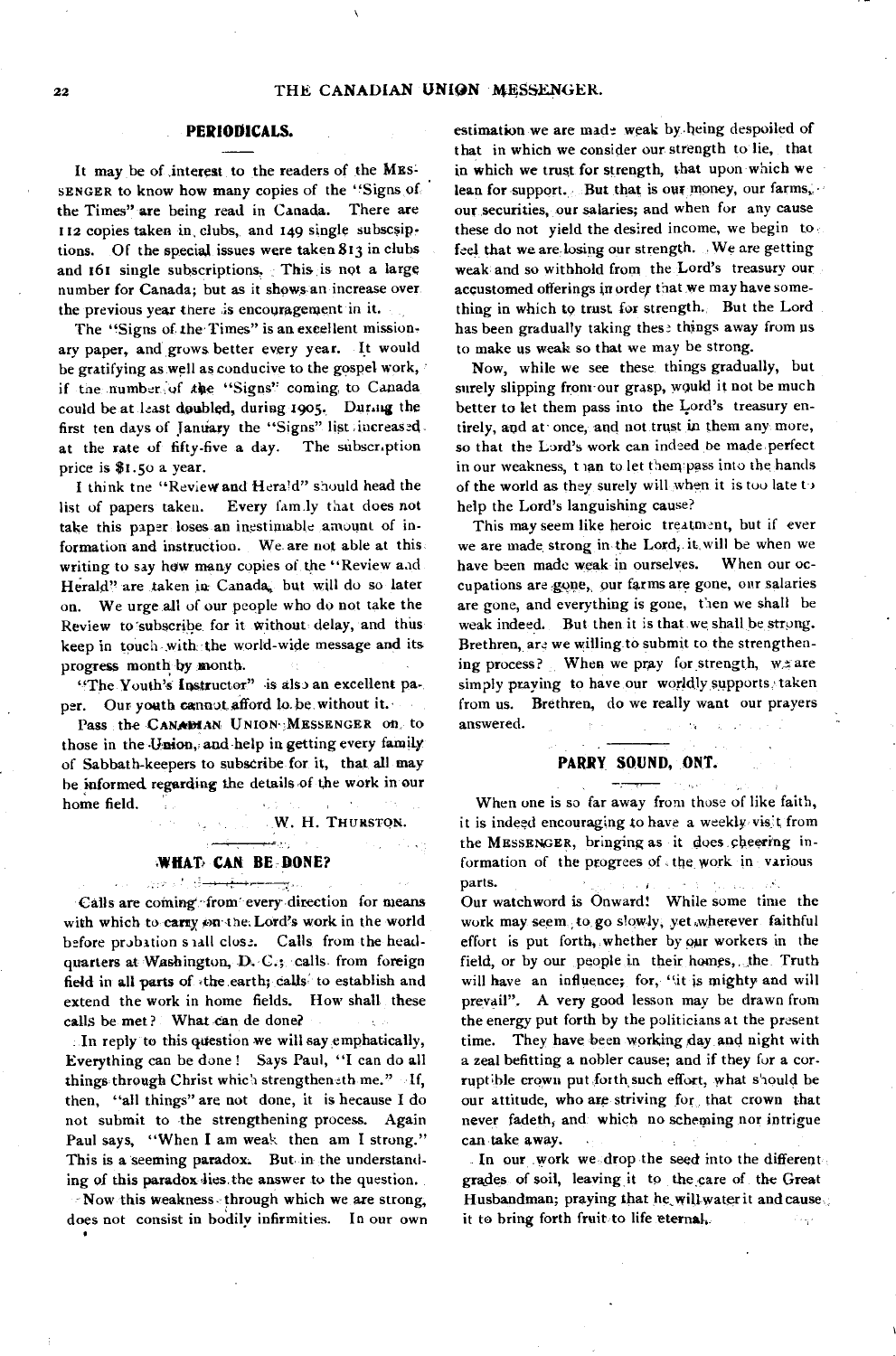ek egyiszt

Frequently we receive encouraging words from our subscribers. We enclose an extract from a lady to' whom I sold a copy of "Patriarchs and Pophets": "I find the book a grand treasure, and a great help in Christian life. . . . . . . I wish you success in your work."  $\epsilon^{-1}$ 

My husband has been sick for about two weeks and is unable to work. He has suffered considerable torture from abscesses on the ear-drum. While such experiences are very trying, we are still of good courage in the Lord. (大阪地の)

MRS. G. W. SOWLER.

## **" TEN 'CENTS A WEEK. "**-

"Ten cents a week" for the Master's work From every loyal Christian's hands;

Ten cents a week to tell his love

And teach his word in foreign lands.

"Ten cents a week" to place ajar

The gates of mercy, high and broad, Ten cents a week to spread afar The knowledge of our risen Lord.

"Ten cents a week"  $-$  O precious thought! May save some soul from death and hell;

Ten cents a week from my poor purse

May teach some tongue His love to tell. والمعروف والمستنقلة فالمعصوفة فعالى والمسترقص

"Ten cents a week" may send a blaze  $\Delta\phi^2=-\Delta\phi$ Of gospel light o'er India's plains.

Ten cents a week may free a race

For ages bound by error's chains,<br> $\mathbb{R}^3$  is the contract of the contract of the contract of the contract of the contract of the contract of the contract of the contract of the contract of the contract of the contract o

"Ten cents a week." From Caina's shore We catch the cry and hear the plea;

**Ten cents a week a few years more,** And many in China the light shall see.

"Ten cents a week" may wake the note Of Zion's song in fair Japan.  $\mathcal{I}^{\mathcal{A}}_{\mathcal{A}}$  ,  $\mathcal{I}^{\mathcal{A}}_{\mathcal{A}}$  ,  $\sim 1$ 

Ten cents a week; 0 blessed Christ, May tell to all thy love to man.

<u>المحيط المستعد</u>ات ال

—Selerted. 经中子的

gЩ

#### **FROM A PRIVATE LETTER.**

A private letter :from Brother H. D. Carr, one of our "most active book-agents, says,—

"I have sold and 'taken orders for \$150 worth of books since you left, and I hope to do better from this'on' I have been back fifty miles in the lumber camps and have met with success. It is hard to sell in the catnps; but in one Week I sold over \$to worth for cash, and<sup>p</sup> took over \$15 worth of orders

in eight days. I have harl'a. good experience and am going back again.

I have three dogs. I intend to have my dog-team<br>iotographed."  $\sim 100$ photographed."

This brother feels a burden to visit these lumber camps to sell our literature. Doubtless the Lord is urging our missionaries—for such are the real canvassers— to go to the regions beyond, and he blesses them as they go forth.

Few would have the courage to start out with a dog-team loaded with books into the woods in the cold winter. Many would be willing to remain at home, offering the excuse that during the cold weather is a poor time to sell books. But the faithful ones shall rece, ve the reward. The willing and obedient shall eat of the good of the land.

**A. O. BURRILL.** 

 $\langle \mu, \nu^{\mu}, \nu^{\nu} \rangle$  , where  $\mathcal{I} = \mathcal{I}(\sigma)$  ,  $\mu \in \mathcal{I}(\mathcal{I})$ 

### **OBITUARY.**

 $\mathcal{L}$ 

MRS. MARGARETTA WATsON wag born in Armagh County, Ireland, in 1837, and died in Hamilton, Ont., Jan. 29, 1905, being sixty-eight years old.

Mrs. Watson came from her native land to Hamilton in 1852. In 1857 she was married to Mr. George Watson who still survives her. The union, though not blessed with children, was.a very happy one Financially they have.been quite successful in life. At the time of her death they were living in a beautiful home at 164 Catharine St., South.

After their marriage nineteen years'were spent in New York, about fourteen years in Ottawa, and nearly sixteen years in Hamilton. All and the second of the

Mrs. Watson's first Christian experience was with the Presbyterian church. About four years ago she became acquainted with the truths of the Third Angel's Message, and embraced tie Faith, becoming a Seventh-day Advent'st. Sie was; baptized at the Berlin camp-meeting; and died believing she would soon meet her Saviour and be taken home to glory. Her last illness wasborne with patience and Christian fortitude. The Software world in the way. The husband, three sisters, and other relatives re-

main to mourn their loss; but not as others who have The common plan of whom the state no hope.

Words of comfort were spoken by the writer from I Thess. 4: 13 to a large number of relatives and WE'LL SEE THE CHARLES IN THE STATE OF friends.

We hope to meet our sisterat the resurrection of the Just. All the first consideration of the property of the second state of the second state of the second state of the second state of the second state of the second state of the second state of the second state of the s an de la compa

**A.** L. MILLER.

It is with pleasure that we acknowledge the receipt of a beautiful parlor wood stove, a gift to the Lornedale Academy from the church in St. Thomas. The device the final property of the political